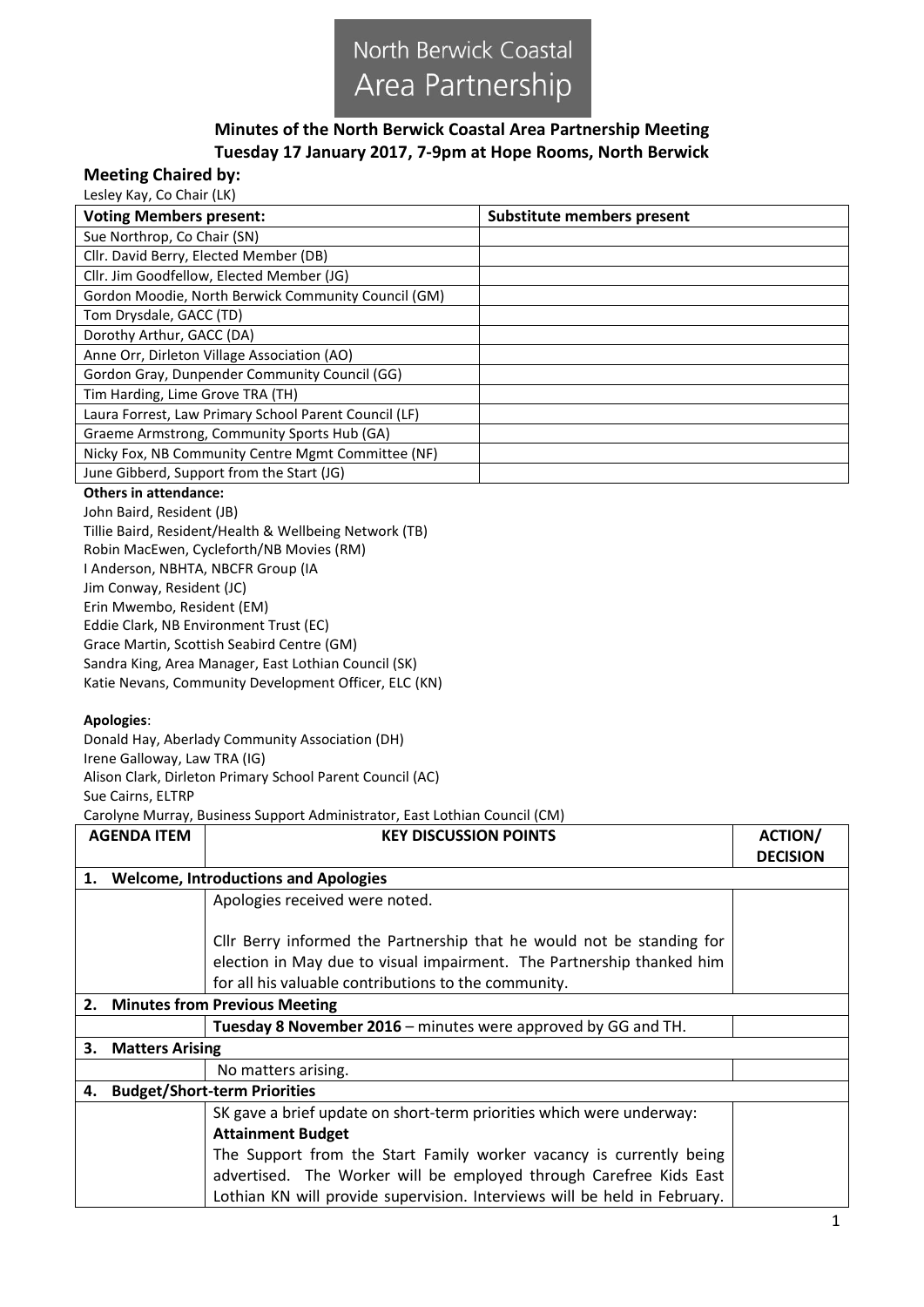| <b>AGENDA ITEM</b>                                                                                                                      | <b>KEY DISCUSSION POINTS</b>                                                                                                                                                                                                                                                                                                                                                                                                                                                                                                                                                                                                                                                                                                                                                                                                                                                                                                                                                                                                                                                                                                                                                                                                                                                                                | <b>ACTION/</b>  |
|-----------------------------------------------------------------------------------------------------------------------------------------|-------------------------------------------------------------------------------------------------------------------------------------------------------------------------------------------------------------------------------------------------------------------------------------------------------------------------------------------------------------------------------------------------------------------------------------------------------------------------------------------------------------------------------------------------------------------------------------------------------------------------------------------------------------------------------------------------------------------------------------------------------------------------------------------------------------------------------------------------------------------------------------------------------------------------------------------------------------------------------------------------------------------------------------------------------------------------------------------------------------------------------------------------------------------------------------------------------------------------------------------------------------------------------------------------------------|-----------------|
|                                                                                                                                         | Referrals capped at 25 children aged 0-8.                                                                                                                                                                                                                                                                                                                                                                                                                                                                                                                                                                                                                                                                                                                                                                                                                                                                                                                                                                                                                                                                                                                                                                                                                                                                   | <b>DECISION</b> |
|                                                                                                                                         |                                                                                                                                                                                                                                                                                                                                                                                                                                                                                                                                                                                                                                                                                                                                                                                                                                                                                                                                                                                                                                                                                                                                                                                                                                                                                                             |                 |
|                                                                                                                                         | There is still around £10,000 to be allocated from the attainment budget.<br>Law Primary & Aberlady Primary to submit a proposal for "Hooked on<br>Books" which will increase vocabulary. This will be a school and<br>community approach to increase life chances for children and raise<br>attainment.                                                                                                                                                                                                                                                                                                                                                                                                                                                                                                                                                                                                                                                                                                                                                                                                                                                                                                                                                                                                    |                 |
|                                                                                                                                         | <b>General Budget</b><br>Minibus Drivers - Allocated £3,000 Community $-$ expand number of<br>drivers. Local groups encouraged to apply however due to insurance the<br>stipulation is that drivers must be an employee of ELC. This prohibits<br>local people from applying. One youth worker who also works for council<br>has come forward.                                                                                                                                                                                                                                                                                                                                                                                                                                                                                                                                                                                                                                                                                                                                                                                                                                                                                                                                                              |                 |
|                                                                                                                                         | Repainting murals the Partnership agreed to allocate funding to the<br>North Berwick Community Council. Funding will help pay for a survey of<br>the walls and repainting of the murals.                                                                                                                                                                                                                                                                                                                                                                                                                                                                                                                                                                                                                                                                                                                                                                                                                                                                                                                                                                                                                                                                                                                    |                 |
|                                                                                                                                         | NB Youth Project to submit costings for work to explore need for a Youth<br>shelter and Youth Centre £500. The Young People have made an<br>intergenerational film about the youth facilities in the past and how<br>these have dwindled. This film was viewed by the Partnership. IW<br>remarked how said to see so many youth facilities which are no longer<br>available.                                                                                                                                                                                                                                                                                                                                                                                                                                                                                                                                                                                                                                                                                                                                                                                                                                                                                                                                |                 |
|                                                                                                                                         | Fountain at Aberlady - costs are in excess of £1,000 and the work is likely<br>to be carried forward into the next financial year.                                                                                                                                                                                                                                                                                                                                                                                                                                                                                                                                                                                                                                                                                                                                                                                                                                                                                                                                                                                                                                                                                                                                                                          |                 |
|                                                                                                                                         | Agreed to circulate the short-term priorities list to the partnership and<br>discuss implications for future priorities.                                                                                                                                                                                                                                                                                                                                                                                                                                                                                                                                                                                                                                                                                                                                                                                                                                                                                                                                                                                                                                                                                                                                                                                    | <b>SK</b>       |
|                                                                                                                                         |                                                                                                                                                                                                                                                                                                                                                                                                                                                                                                                                                                                                                                                                                                                                                                                                                                                                                                                                                                                                                                                                                                                                                                                                                                                                                                             |                 |
| 5. Key Themes from Community Conversation<br>We received confirmation of the successful bid in December which has<br><b>Town Centre</b> |                                                                                                                                                                                                                                                                                                                                                                                                                                                                                                                                                                                                                                                                                                                                                                                                                                                                                                                                                                                                                                                                                                                                                                                                                                                                                                             |                 |
| <b>Charrette</b>                                                                                                                        | put constraints on the Partnership as the fund has to be spent within this<br>financial year.<br>Negotiations with Scottish Government re timescale.<br>£15,000 needs to be allocated to appointed consultant before end of<br>March to carry out extensive consultation leading up to the Charrette.<br>The Charrette could then be carried forward to the next financial year<br>Apr/May. ELC agreed to carry out procurement to appoint consultant<br>but timescale are tight. Important to have backing from Transportation<br>as outcomes could be incorporated into strategy. There is a need to keep<br>the momentum and enthusiasm from the Community Conversation.<br>Important that this intensive programme includes as many voices from<br>across North Berwick Coastal area especially those are never heard. This<br>is a real opportunity for people to share experiences about what impacts<br>on their quality of life e.g. people who don't use the High Street and why.<br>All the partnership sub groups and networks will be involved to ensure as<br>wide a representation as possible, creating a shared vision.<br>Holistic<br>approach to find practical solutions to parking/transport/access/<br>Issues.<br>Important to enthuse people and increase their knowledge of what the |                 |
|                                                                                                                                         | Charrette is and the opportunities and strengths of this creative process.                                                                                                                                                                                                                                                                                                                                                                                                                                                                                                                                                                                                                                                                                                                                                                                                                                                                                                                                                                                                                                                                                                                                                                                                                                  |                 |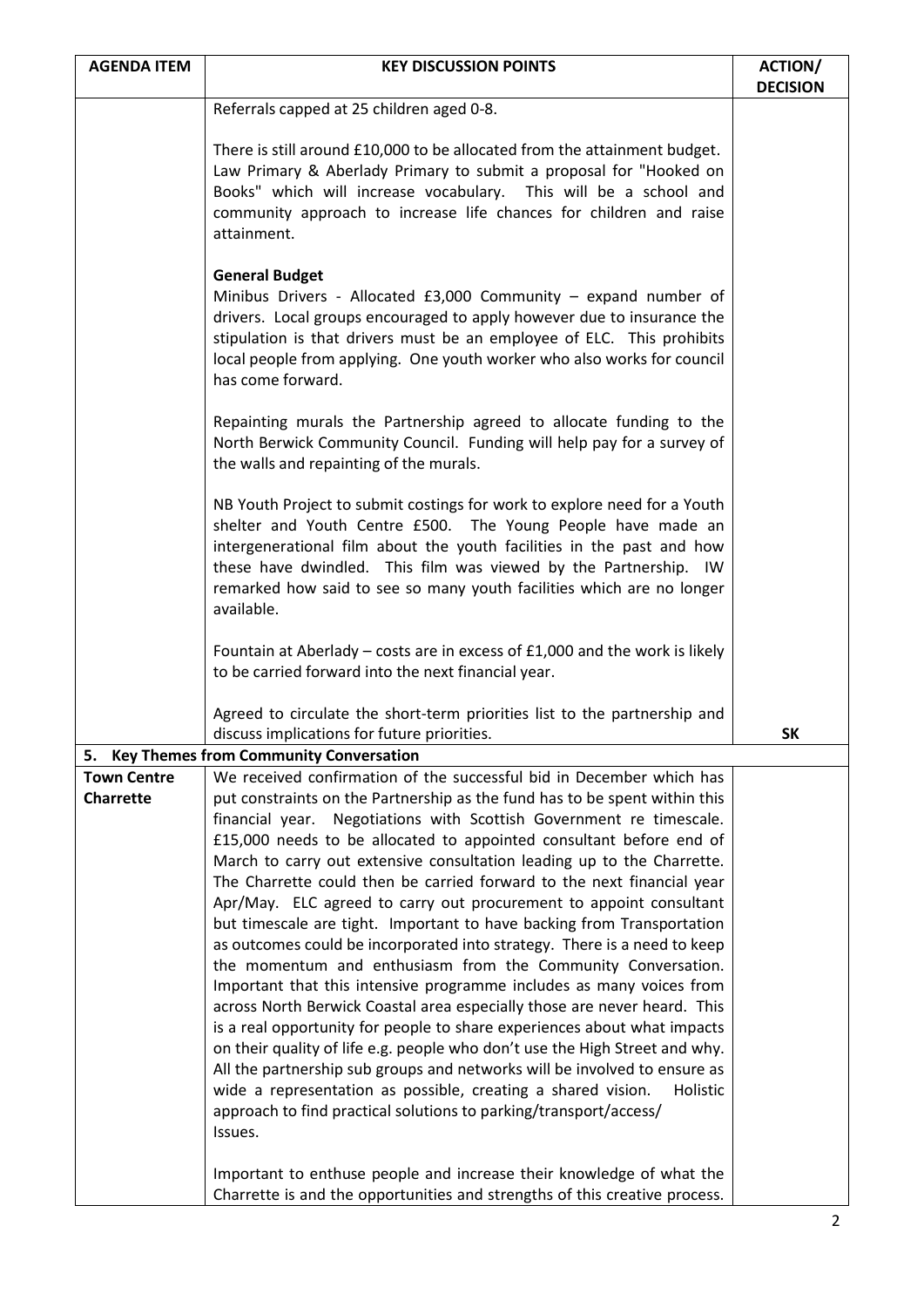| <b>AGENDA ITEM</b>                              | <b>KEY DISCUSSION POINTS</b>                                                                                                                                                                                                                                                                                                                                                                                                                                                                                                                                                                                                                                                                                                                                                                                                                                                                                                                                                                                                                   | <b>ACTION/</b><br><b>DECISION</b> |
|-------------------------------------------------|------------------------------------------------------------------------------------------------------------------------------------------------------------------------------------------------------------------------------------------------------------------------------------------------------------------------------------------------------------------------------------------------------------------------------------------------------------------------------------------------------------------------------------------------------------------------------------------------------------------------------------------------------------------------------------------------------------------------------------------------------------------------------------------------------------------------------------------------------------------------------------------------------------------------------------------------------------------------------------------------------------------------------------------------|-----------------------------------|
|                                                 | Press release to be sent out as soon as possible to explain the process.<br>Traffic wardens are now operating. JC raised the issue of increased traffic<br>on Law Road which is a direct route to school.                                                                                                                                                                                                                                                                                                                                                                                                                                                                                                                                                                                                                                                                                                                                                                                                                                      |                                   |
| Health &<br><b>Wellbeing</b>                    | The next Health & Wellbeing meeting will be held on 25 January. At the<br>last meeting it was agreed to rename the network from Older People to<br>Health & Wellbeing as this is a key priority for the Area Partnership. The<br>network is growing, developing widening out to the communities across<br>the Partnership. SN has met with representatives from Aberlady and<br>Dirleton and each community may have different needs. People from all<br>different communities attend and there is now a stronger focus on the<br>themes identified through the Community Conversation. HS provided an<br>input of the analysis of data collated. This entails a broader stream of<br>work and the network will help build on the themes identified. The<br>analysis from the themes identified through the Community<br>Conversations indicates that health and wellbeing is a priority.<br>Paul Currie/Bryan Davies from Health & Social Care will be attending<br>Stepping Out is working with other mental health agencies to pilot Crisis |                                   |
|                                                 | Cafe/drop Ins for people experiencing mental health issues e.g. a weekly<br>drop in offering information, support and signposting. A recent survey<br>found that Stepping Out members are generally able to get support<br>which avoids the need for Crisis support. Some of the members may<br>volunteer to support others.  This will link to DWP sessions held in the<br>library for people needing support with Universal tax Credits. This is now<br>a worrying issue as many families are finding themselves with rent<br>arrears. Food Bank referrals have increased in the area.                                                                                                                                                                                                                                                                                                                                                                                                                                                       |                                   |
| Community<br><b>Development</b><br><b>Trust</b> | The Partnership sent a letter to ELC regarding asset transfer for Lime<br>Grove. North Berwick Community Council has written formally and has<br>received a reply stating that ELC is considering disposing of this land, and<br>will be consulting with the community. This may be one of the last<br>brown field sites in the area.                                                                                                                                                                                                                                                                                                                                                                                                                                                                                                                                                                                                                                                                                                          |                                   |
|                                                 | There appears to be a history of council land and property being sold in<br>the town - Priory Wynd, Redcroft, Rhodes, Ben Sayers, and caravan park.<br>All sold to housing developers.                                                                                                                                                                                                                                                                                                                                                                                                                                                                                                                                                                                                                                                                                                                                                                                                                                                         |                                   |
|                                                 | The Community Conversation identified the desire for a Community Hub<br>integral community space/youth space/arts centre, employment,<br>affordable housing, health services, growing spaces.                                                                                                                                                                                                                                                                                                                                                                                                                                                                                                                                                                                                                                                                                                                                                                                                                                                  |                                   |
|                                                 | The Partnership had asked for people to take part in a working group and<br>this met in December with the Scottish Development Trust and<br>Community Ownership Support Service. They advised that there isn't a<br>need to set up a Development Trust at this stage as that would be a<br>lengthy process. Becoming a limited company with charitable status<br>would be a quicker route. It will be important to demonstrate that the<br>community wants to move forward with securing the land for community<br>use and to have a plan in place for what this will be used for. A Public<br>Meeting will take place at North Berwick Community Centre on Thursday<br>26 Jan at 7pm. The purpose will be to find out if people wish to go<br>forward, generate enthusiasm and explore further the potential use. The                                                                                                                                                                                                                         | <b>KN/SK</b>                      |
|                                                 | Partnership agreed to fund the publicity flyer and poster from the                                                                                                                                                                                                                                                                                                                                                                                                                                                                                                                                                                                                                                                                                                                                                                                                                                                                                                                                                                             |                                   |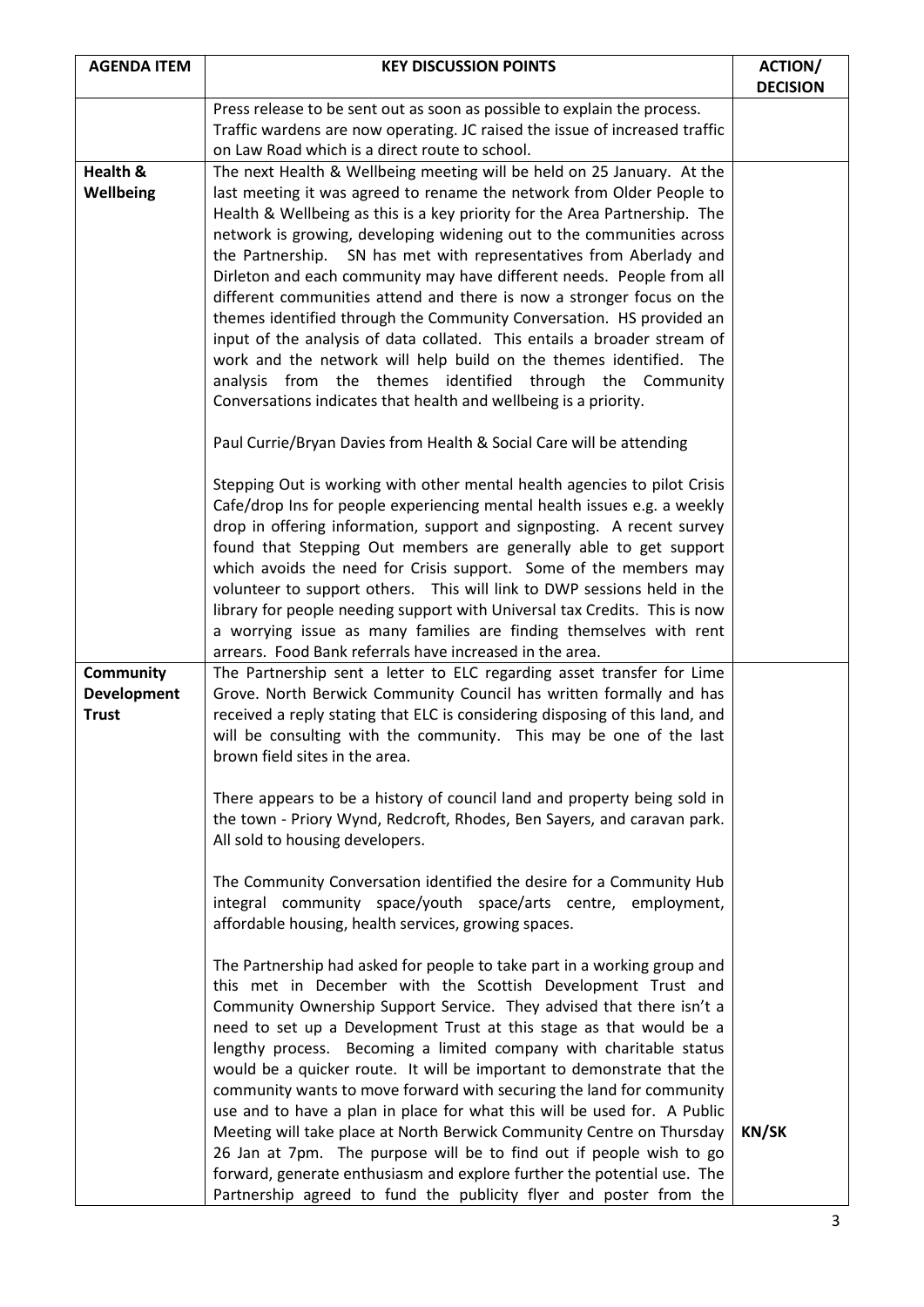| <b>AGENDA ITEM</b>    | <b>KEY DISCUSSION POINTS</b>                                                                                                                                                                                           | <b>ACTION/</b>  |  |
|-----------------------|------------------------------------------------------------------------------------------------------------------------------------------------------------------------------------------------------------------------|-----------------|--|
|                       |                                                                                                                                                                                                                        | <b>DECISION</b> |  |
|                       | Communications allocation. £110. Agreed for collection of flyers from                                                                                                                                                  |                 |  |
|                       | North Berwick Community centre for volunteers to distribute. Electronic<br>version will be circulated around the networks including the school.                                                                        |                 |  |
|                       | Agreed to use the World cafe approach to gather as many views and                                                                                                                                                      |                 |  |
|                       | ideas from people as possible. KN to introduce this, SK to provide details                                                                                                                                             |                 |  |
|                       | re format on World cafe.                                                                                                                                                                                               |                 |  |
|                       |                                                                                                                                                                                                                        |                 |  |
|                       | Stages in process – first to gather community support for asset transfer.<br>Collation of possible uses, negotiations with ELC, prepare business plan.<br>Over the next 6-8 months there will be masses of work to do. |                 |  |
| <b>Village</b>        | SN - The Community Conversation highlighted that the Area partnership                                                                                                                                                  |                 |  |
| priorities and        | is not just about North Berwick and to be more inclusive of the villages                                                                                                                                               |                 |  |
| planning              | and rural communities.                                                                                                                                                                                                 |                 |  |
|                       | The new chair of Dirleton Village Association aims to get other groups to                                                                                                                                              |                 |  |
|                       | look at what villagers want for their community to improve health and                                                                                                                                                  |                 |  |
|                       | well being for all not just be about the village conservation.<br>Each                                                                                                                                                 |                 |  |
|                       | community will have a better understanding of the place in which they                                                                                                                                                  |                 |  |
|                       | live. More work is needed to support villages to take the 'Community<br>Conversation' forward.                                                                                                                         |                 |  |
| <b>Scottish</b>       | Grace Martin, Project Director, Scottish Seabird Centre gave a quick                                                                                                                                                   |                 |  |
| <b>Seabird Centre</b> | summary of developments for the creation of the National Marine                                                                                                                                                        |                 |  |
| – Marine              | Centre. £4 million expansion. They secured Heritage Lottery Fund to                                                                                                                                                    |                 |  |
| Centre                | appoint an external team of consultants. The team are now in place and                                                                                                                                                 |                 |  |
|                       | this is a great opportunity to raise the profile in East Lothian and further                                                                                                                                           |                 |  |
|                       | afield. Wish to consult on and extend their education programme linking                                                                                                                                                |                 |  |
|                       | with universities, environmental, marine agencies and schools.                                                                                                                                                         |                 |  |
|                       | Constraints of space and need to refresh exhibition space. Declining                                                                                                                                                   |                 |  |
|                       | visitor numbers and current operation is no longer viable. Scotland's first                                                                                                                                            |                 |  |
|                       | marine plan released in March which will raise the profile of issues facing                                                                                                                                            |                 |  |
|                       | the marine environment. Project engaging at national and local level                                                                                                                                                   |                 |  |
|                       | offering new opportunities for North Berwick Coastal and further afield.                                                                                                                                               |                 |  |
|                       | Visitor numbers $-$ a full analysis is to be confirmed including conversion                                                                                                                                            |                 |  |
|                       | 200,000 visitors a year vast majority visit only the cafe/shop.<br>rate.                                                                                                                                               |                 |  |
|                       | Actual seabird exhibition visitors around 20,000.                                                                                                                                                                      |                 |  |
|                       | The Scottish Seabird Centre will take part in the Charrette given the                                                                                                                                                  |                 |  |
|                       | predicted increase in visitor numbers.                                                                                                                                                                                 |                 |  |
|                       | IA from North Berwick Harbour Trust gave some information about their                                                                                                                                                  |                 |  |
|                       | investment of 1.3 million in the harbour - developing harbour pier and                                                                                                                                                 |                 |  |
|                       | sea wall defences. The Dinghy Park/Mooring/commercial fishing and                                                                                                                                                      |                 |  |
|                       | Yacht Club is booming. There is a national waiting list for moorings.                                                                                                                                                  |                 |  |
|                       | North Berwick Coastal has an excellent marine environment e.g. Bass                                                                                                                                                    |                 |  |
|                       | Rock, Isle of May regular visits from David Attenborough and the new                                                                                                                                                   |                 |  |
|                       | Anstruther Ferry. There is a convergence of interests and The Trust has                                                                                                                                                |                 |  |
|                       | to manage access for all.                                                                                                                                                                                              |                 |  |
|                       | Grace agreed to return in March to give a fuller slide presentation.                                                                                                                                                   |                 |  |
|                       |                                                                                                                                                                                                                        |                 |  |
|                       | 6. Participatory Budgeting                                                                                                                                                                                             |                 |  |
| Short term            | We discussed how best to manage the decision making process for                                                                                                                                                        |                 |  |
| priority              | financial budget allocation. This in part can be heavily influenced by                                                                                                                                                 |                 |  |
| allocation            | who's round the table. SN introduced the concept of Participatory                                                                                                                                                      |                 |  |